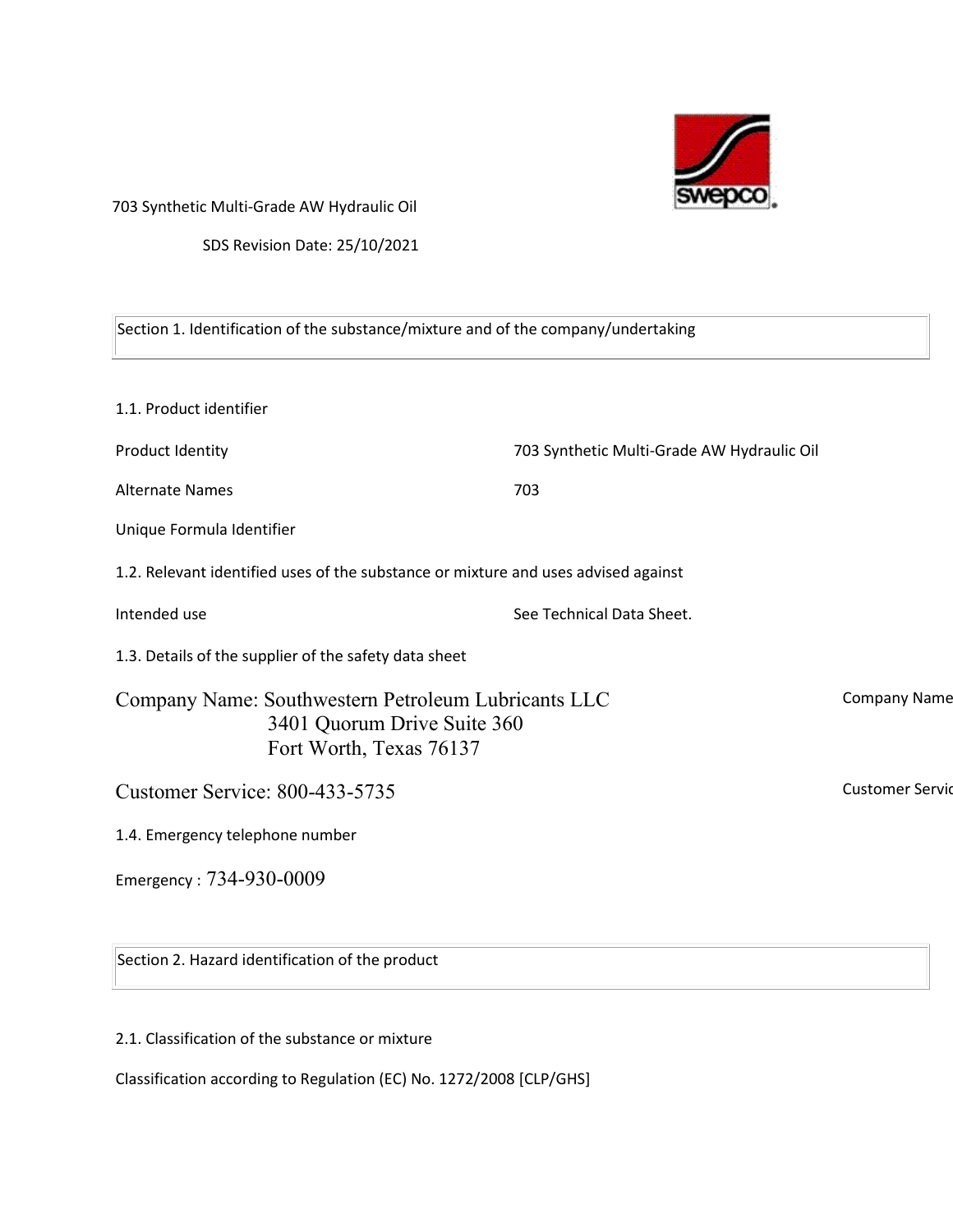Carc. 1B;H350 May cause cancer.

2.2. Label elements

According to REGULATION (EU) 2020/878 amending Regulations EU 2015/830 and (EC) No 1907/2006



Danger

H350 May cause cancer.

#### **[Prevention]:**

P201 Obtain special instructions before use.

P202 Do not handle until all safety precautions have been read and understood.

P281 Use personal protective equipment as required.

#### **[Response]:**

P308+313 IF exposed or concerned: Get medical advice or attention.

#### **[Storage]:**

P405 Store locked up.

#### **[Disposal]:**

P501 Dispose of contents or container in accordance with local and national regulations.

#### 2.3. Other hazards

This product contains no PBT/vPvB chemicals.

This product contains no endocrine disrupting chemicals.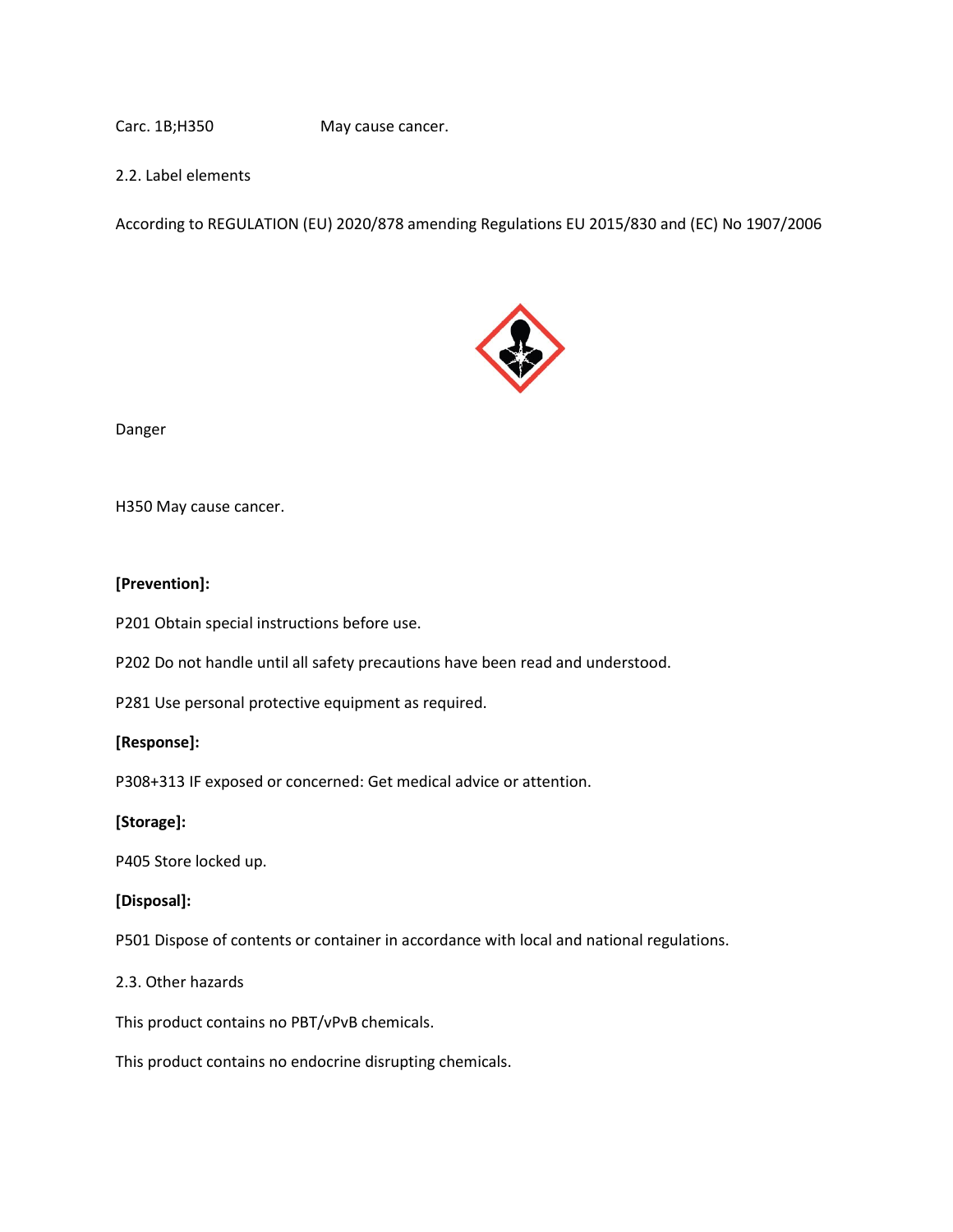#### 3.2. Mixtures

If the product contains substances that present a hazard according to Regulation (EC) No. 1272/2008 [CLP/GHS], they are listed below.

| <b>Ingredient/Chemical Designations</b>                                                                                                                                           | Weight % | <b>Classification according to</b><br>regulation EC No.<br>1272/2008* | <b>Notes</b>                |
|-----------------------------------------------------------------------------------------------------------------------------------------------------------------------------------|----------|-----------------------------------------------------------------------|-----------------------------|
| Distillates (petroleum), hydrotreated<br>heavy paraffinic<br>CAS Number: 0064742-54-7<br>EC No.<br>265-157-1<br>Index No.: 0064742-54-7                                           | 75 - 100 | Carc. 1B;H350                                                         | $H$ ; L <sup>^CLP 3.1</sup> |
| Methyl methacrylate polymer<br>CAS Number: 0009011-14-7<br>EC No.<br>618-466-4<br>Index No.:                                                                                      | $5 - 10$ | Not Classified                                                        |                             |
| Lubricating oils (petroleum), c15-30,<br>hydrotreated neutral oil-based; baseoil-<br>unspecified<br>CAS Number:<br>0072623-86-0<br>EC No.<br>276-737-9<br>Index No.: 649-482-00-X | $1 - 5$  | <b>Not Classified</b>                                                 | $H$ ; L <sup>^CLP 3.1</sup> |

<sup>^CLP 31</sup> Reference EC No. 1272/2008 1.1.3.1. Notes relating to the identification, classification and labelling of substances (Table 3.1).

In accordance with paragraph (i) of §1910.1200, the specific chemical identity and/or exact percentage (concentration) of composition has been withheld as a trade secret.

\*PBT/vPvB - PBT-substance or vPvB-substance.

The full texts of the phrases are shown in Section 16.

Section 4. First aid measures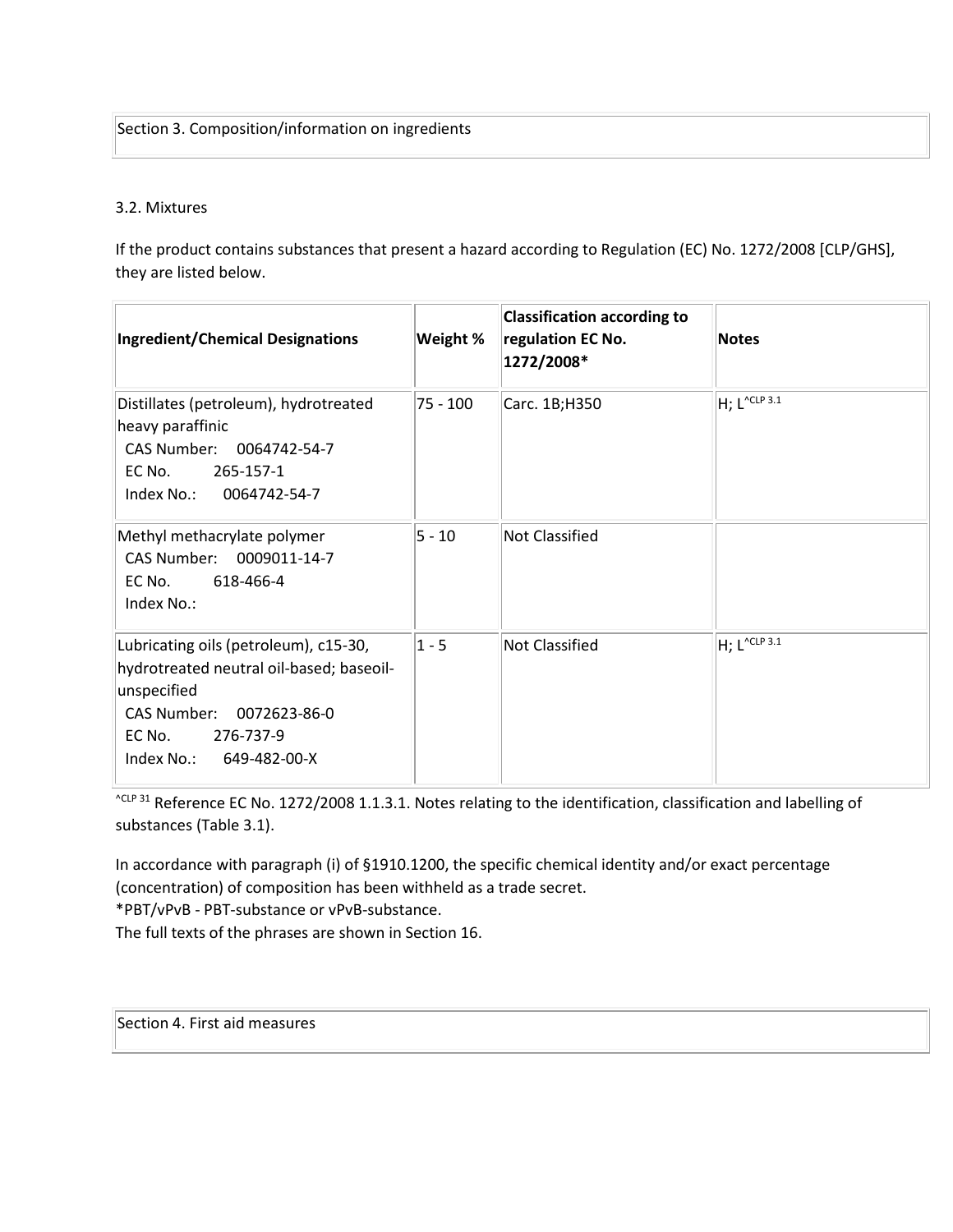## 4.1. Description of first aid measures

| General            | In all cases of doubt, or when symptoms persist, seek medical attention.<br>Never give anything by mouth to an unconscious person.                                                                                                                                                                                                                                                                                                                                                                                                                                                                                                                                                                                                                                                                                                                                                                                                                                                                                                                                         |
|--------------------|----------------------------------------------------------------------------------------------------------------------------------------------------------------------------------------------------------------------------------------------------------------------------------------------------------------------------------------------------------------------------------------------------------------------------------------------------------------------------------------------------------------------------------------------------------------------------------------------------------------------------------------------------------------------------------------------------------------------------------------------------------------------------------------------------------------------------------------------------------------------------------------------------------------------------------------------------------------------------------------------------------------------------------------------------------------------------|
| Inhalation         | Remove to fresh air, keep patient warm and at rest. If breathing is irregular or stopped,<br>give artificial respiration. If unconscious, place in the recovery position and obtain<br>immediate medical attention. Give nothing by mouth.                                                                                                                                                                                                                                                                                                                                                                                                                                                                                                                                                                                                                                                                                                                                                                                                                                 |
| Eye                | Irrigate copiously with clean water for at least 15 minutes, holding the eyelids apart and<br>seek medical attention.                                                                                                                                                                                                                                                                                                                                                                                                                                                                                                                                                                                                                                                                                                                                                                                                                                                                                                                                                      |
| Skin               | Remove contaminated clothing. Wash skin thoroughly with soap and water or use a<br>recognized skin cleanser.                                                                                                                                                                                                                                                                                                                                                                                                                                                                                                                                                                                                                                                                                                                                                                                                                                                                                                                                                               |
| Ingestion          | If swallowed obtain immediate medical attention. Keep at rest. Do NOT induce vomiting.                                                                                                                                                                                                                                                                                                                                                                                                                                                                                                                                                                                                                                                                                                                                                                                                                                                                                                                                                                                     |
|                    | 4.2. Most important symptoms and effects, both acute and delayed                                                                                                                                                                                                                                                                                                                                                                                                                                                                                                                                                                                                                                                                                                                                                                                                                                                                                                                                                                                                           |
| Overview           | Possible cancer hazard. Contains an ingredient which may cause cancer based on animal<br>data (See Section 3 and Section 15 for each ingredient). Risk of cancer depends on<br>duration and level of exposure.<br>Treat symptomatically. Exposure to solvent vapor concentrations from the component<br>solvents in excess of the stated occupational exposure limits may result in adverse health<br>effects such as mucous membrane and respiratory system irritation and adverse effects<br>on the kidneys, liver and central nervous system. Symptoms include headache, nausea,<br>dizziness, fatigue, muscular weakness, drowsiness and in extreme cases, loss of<br>consciousness.<br>Repeated or prolonged contact with the preparation may cause removal of natural fat<br>from the skin resulting in dryness, irritation and possible non-allergic contact dermatitis.<br>Solvents may also be absorbed through the skin. Splashes of liquid in the eyes may cause<br>irritation and soreness with possible reversible damage. See section 2 for further details. |
|                    | 4.3. Indication of any immediate medical attention and special treatment needed                                                                                                                                                                                                                                                                                                                                                                                                                                                                                                                                                                                                                                                                                                                                                                                                                                                                                                                                                                                            |
| Notes to physician | Treat symptomatically.                                                                                                                                                                                                                                                                                                                                                                                                                                                                                                                                                                                                                                                                                                                                                                                                                                                                                                                                                                                                                                                     |

# Section 5. Fire-fighting measures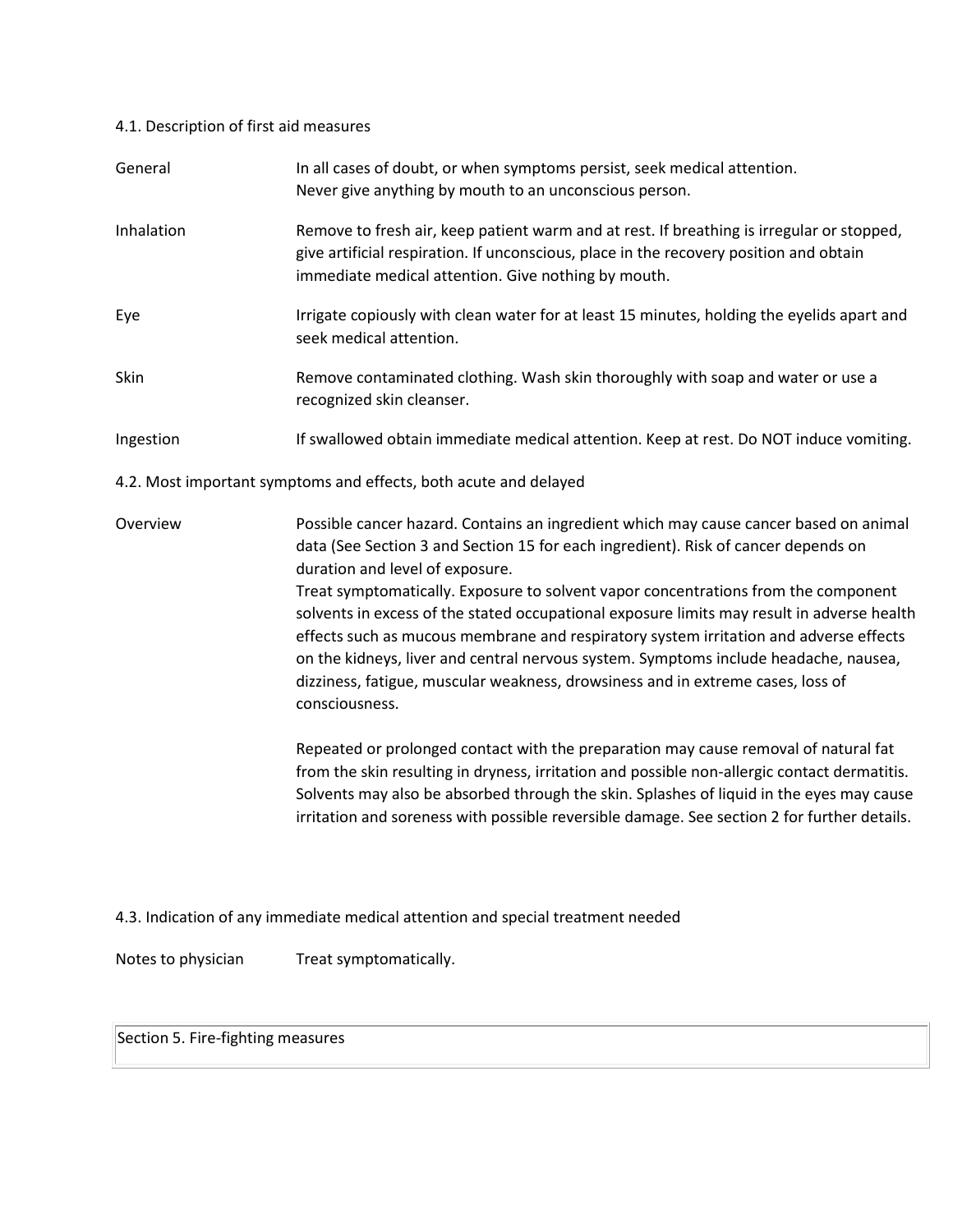#### 5.1. Extinguishing media

Recommended extinguishing media; alcohol resistant foam, CO<sub>2</sub>, powder, water spray. Unsuitable extinguishing media: Do not use; water jet.

5.2. Special hazards arising from the substance or mixture

Hazardous decomposition: High temperatures and fires may produce such toxic substances as carbon monoxide and carbon dioxide.

5.3. Advice for fire-fighters

As with all fires, wear positive pressure, self-contained breathing apparatus, (SCBA) with a full face piece and protective clothing. Persons without respiratory protection should leave area. Wear SCBA during clean-up immediately after fire. No smoking.

ERG Guide No.

Section 6. Accidental release measures

6.1. Personal precautions, protective equipment and emergency procedures

Put on appropriate personal protective equipment (see section 8).

Use good personal hygiene practices. Wash hands before eating, drinking, smoking or using toilet. Promptly remove soiled clothing and wash thoroughly before reuse.

6.2. Environmental precautions

Do not allow spills to enter drains or waterways.

6.3. Methods and material for containment and cleaning up

Ventilate the area and avoid breathing vapors. Take the personal protective measures listed in section 8. Contain and absorb spillage with non-combustible materials e.g. sand, earth, and vermiculite. Place in closed containers outside buildings and dispose of according to the Waste Regulations.

#### 6.4 Reference to other sections

See Section 1 for emergency contact information. See Section 8 for information on appropriate personal protective equipment. See Section 13 for additional waste treatment information.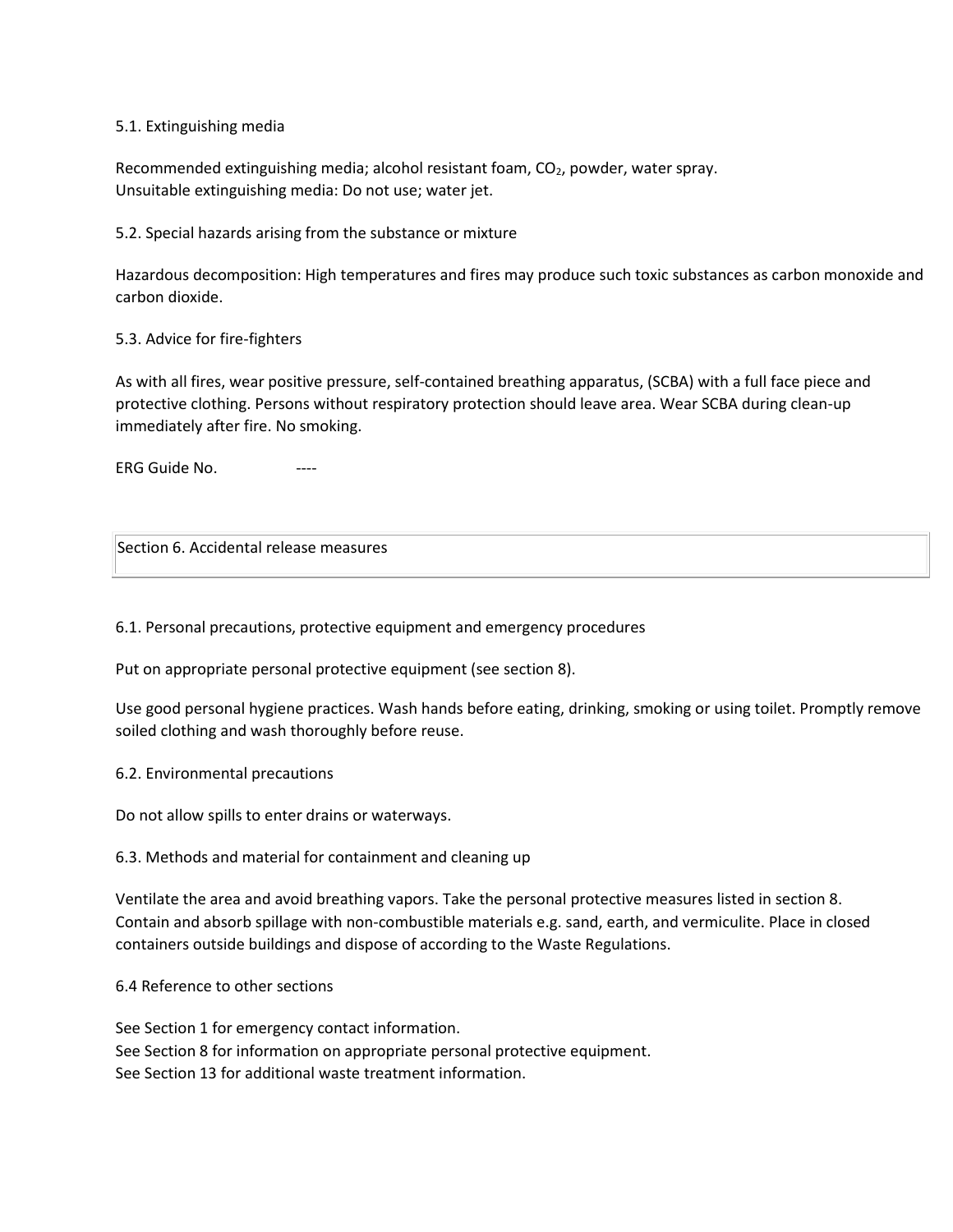Section 7. Handling and storage

7.1. Precautions for safe handling

Handle containers carefully to prevent damage and spillage.

See section 2 for further details. - [Prevention]:

7.2. Conditions for safe storage, including any incompatibilities

Incompatible materials: Strong oxidizing agents and acids.

See section 2 for further details. - [Storage]:

7.3. Specific end use(s)

No available information

Section 8. Exposure controls / personal protection

#### 8.1. Control parameters

Exposure

| <b>CAS No.</b>   | Ingredient                                                | Source       | Value                |
|------------------|-----------------------------------------------------------|--------------|----------------------|
| 0009011-14-<br>7 | Methyl methacrylate polymer                               | OSHA         | No Established Limit |
|                  |                                                           | ACGIH        | No Established Limit |
|                  |                                                           | <b>NIOSH</b> | No Established Limit |
| 0064742-54-<br>7 | Distillates (petroleum),<br>hydrotreated heavy paraffinic | OSHA         | No Established Limit |
|                  |                                                           | ACGIH        | No Established Limit |
|                  |                                                           | <b>NIOSH</b> | No Established Limit |
|                  |                                                           | OSHA         | No Established Limit |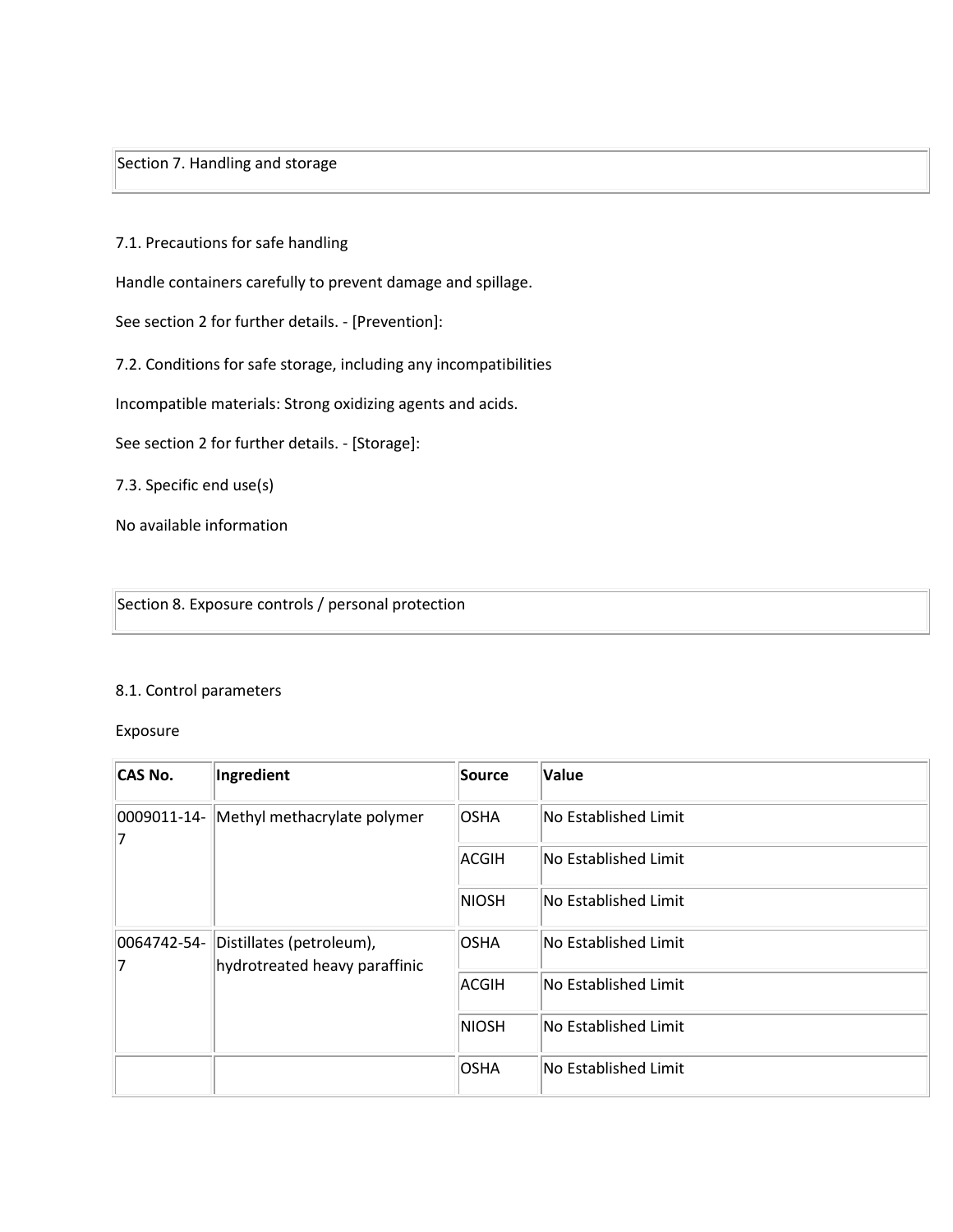| 0072623-86- | Lubricating oils (petroleum), c15- ACGIH<br>30, hydrotreated neutral oil- |        | <b>No Established Limit</b> |
|-------------|---------------------------------------------------------------------------|--------|-----------------------------|
| 10          | based; baseoil-unspecified                                                | INIOSH | <b>No Established Limit</b> |

Contains mineral oil. The exposure limits for oil mist are 5 mg/m3 OSHA PEL and 10 mg/m3 ACGIH.

### 8.2. Exposure controls

| Respiratory                 | If workers are exposed to concentrations above the exposure limit they must use the<br>appropriate, certified respirators.                                                                                                                                                                                                             |
|-----------------------------|----------------------------------------------------------------------------------------------------------------------------------------------------------------------------------------------------------------------------------------------------------------------------------------------------------------------------------------|
| Eyes                        | Protective safety glasses recommended                                                                                                                                                                                                                                                                                                  |
| Skin                        | Avoid skin contact. Protective gloves recommended.                                                                                                                                                                                                                                                                                     |
| <b>Engineering Controls</b> | Provide adequate ventilation. Where reasonably practicable this should be achieved by<br>the use of local exhaust ventilation and good general extraction. If these are not sufficient<br>to maintain concentrations of particulates and any vapor below occupational exposure<br>limits suitable respiratory protection must be worn. |
| <b>Other Work Practices</b> | Use good personal hygiene practices. Wash hands before eating, drinking, smoking or<br>using toilet. Promptly remove soiled clothing and wash thoroughly before reuse.                                                                                                                                                                 |

See section 2 for further details. - [Prevention]:

Section 9. Physical and chemical properties

### 9.1. Information on basic physical and chemical properties

| Appearance                              | Color: Red/purple Physical State: Liquid |
|-----------------------------------------|------------------------------------------|
| Odor                                    | None                                     |
| Odor threshold                          | No available information                 |
| pH                                      | 7.3                                      |
| Melting point / freezing point          | No available information                 |
| Initial boiling point and boiling range | 293 C                                    |
| <b>Flash Point</b>                      | <sup>o</sup> F °C, Test method: (Open)   |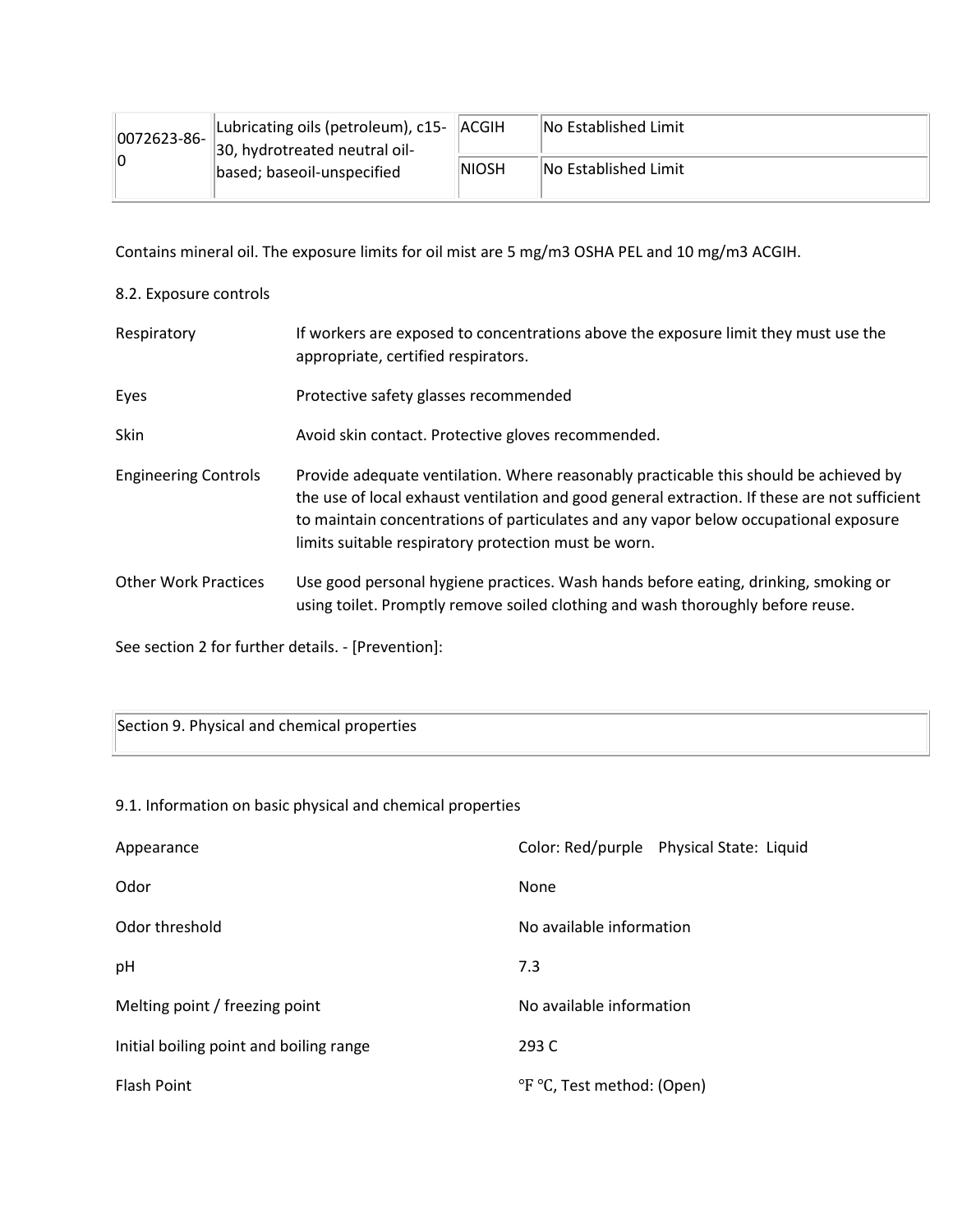| Evaporation rate (Ether = $1$ )                 | 0                                 |
|-------------------------------------------------|-----------------------------------|
| Flammability (solid, gas)                       | No available information          |
| Upper/lower flammability or explosive limits    | Lower Explosive Limit: 0.9        |
|                                                 | <b>Upper Explosive Limit: 7.0</b> |
| Vapor pressure (Pa)                             | No available information          |
| <b>Vapor Density</b>                            | >5                                |
| <b>Relative Density</b>                         | 0.861                             |
| Solubility in Water                             | not soluble in water              |
| Partition coefficient n-octanol/water (Log Kow) | No available information          |
| Auto-ignition temperature                       | 290C                              |
| Decomposition temperature                       | No available information          |
| Viscosity (cSt)                                 | 70cst @ 40C                       |
| <b>VOC Content</b>                              | 0                                 |
| 9.2. Other information                          |                                   |

DMSO extract by IP346: Less than 3.0 wt % (mineral oil component only)

Section 10. Stability and reactivity

10.1. Reactivity

Hazardous Polymerization will not occur.

10.2. Chemical stability

Stable under normal circumstances.

10.3. Possibility of hazardous reactions

No available information

10.4. Conditions to avoid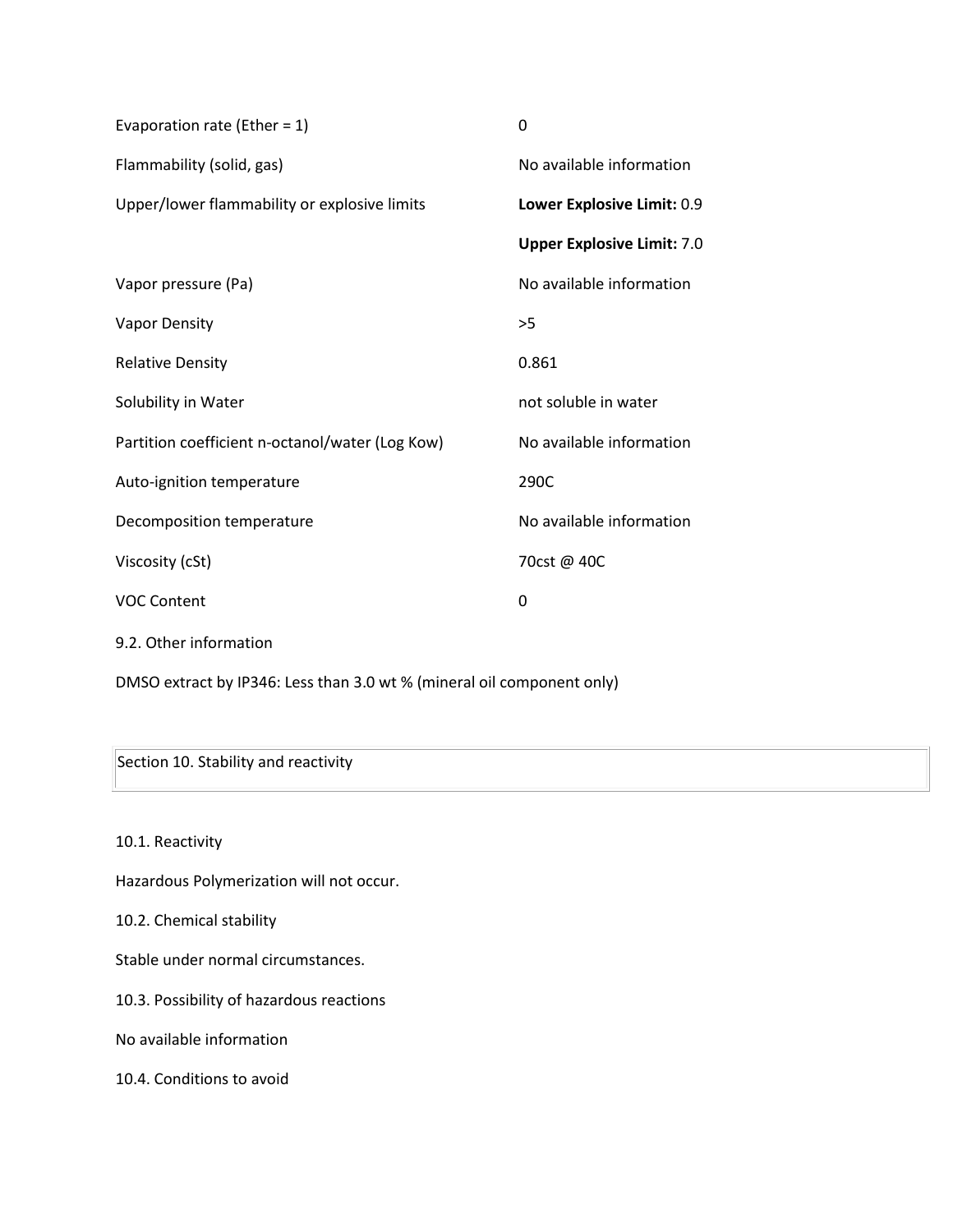Excessive heat and open flame.

10.5. Incompatible materials

Strong oxidizing agents and acids.

10.6. Hazardous decomposition products

High temperatures and fires may produce such toxic substances as carbon monoxide and carbon dioxide.

Section 11. Toxicological information

11.1 Information on hazard classes as defined in Regulation (EC) No 1272/2008

Acute toxicity

Exposure to solvent vapor concentrations from the component solvents in excess of the stated occupational exposure limits may result in adverse health effects such as mucous membrane and respiratory system irritation and adverse effects on the kidneys, liver and central nervous system. Symptoms include headache, nausea, dizziness, fatigue, muscular weakness, drowsiness and in extreme cases, loss of consciousness.

Repeated or prolonged contact with the preparation may cause removal of natural fat from the skin resulting in dryness, irritation and possible non-allergic contact dermatitis. Solvents may also be absorbed through the skin. Splashes of liquid in the eyes may cause irritation and soreness with possible reversible damage.

Note: When no route specific LD50 data is available for an acute toxin, the converted acute toxicity point estimate was used in the calculation of the product's ATE (Acute Toxicity Estimate).

| Ingredient                                  | Oral LD50,<br>mg/kg | Skin LD50,<br>mg/kg | Inhalation<br>Vapour<br>LC50,<br>mg/L/4hr | Inhalation<br>Dust/Mist<br>LC50,<br>mg/L/4hr | Inhalation<br>Gas LC50,<br>ppm |
|---------------------------------------------|---------------------|---------------------|-------------------------------------------|----------------------------------------------|--------------------------------|
| Methyl methacrylate polymer - (9011-14-7)   | No data             | No data             | No data                                   | No data                                      | No data                        |
|                                             | available           | available           | available                                 | available                                    | available                      |
| Distillates (petroleum), hydrotreated heavy | > 5,000.00,         | > 5,000.00,         | No data                                   | No data                                      | No data                        |
| paraffinic - (64742-54-7)                   | Rat -               | Rabbit -            | available                                 | available                                    | available                      |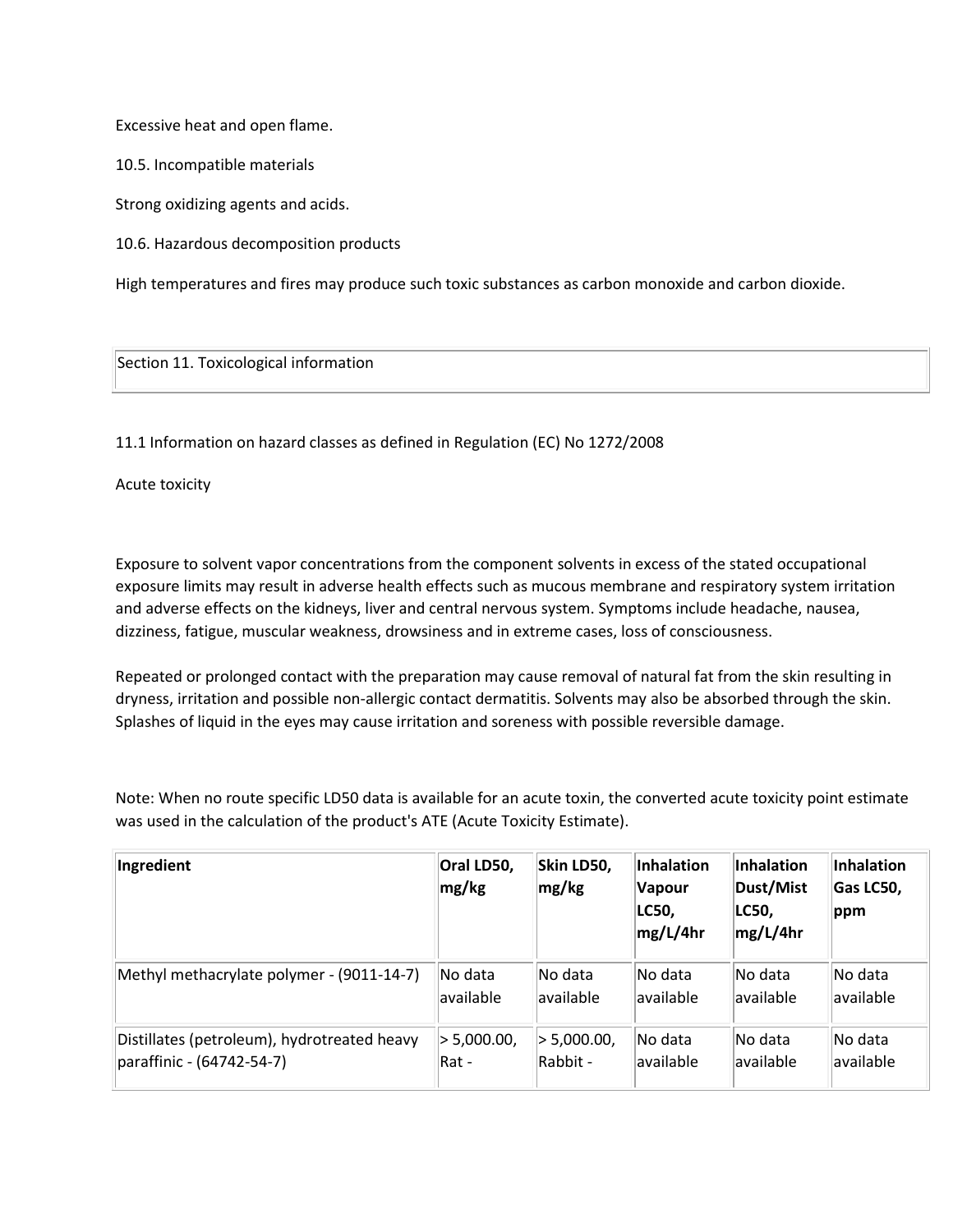|                                                                                                                 | Category:<br><b>NA</b> | Category:<br>'NA      |                      |                               |                      |
|-----------------------------------------------------------------------------------------------------------------|------------------------|-----------------------|----------------------|-------------------------------|----------------------|
| Lubricating oils (petroleum), c15-30,<br>hydrotreated neutral oil-based; baseoil-<br>unspecified - (72623-86-0) | No data<br>available   | lNo data<br>available | No data<br>available | lNo data<br><b>lavailable</b> | No data<br>available |

Carcinogen Data

| CAS No.                     | Ingredient                                            |     | Source       | Value                                                                  |
|-----------------------------|-------------------------------------------------------|-----|--------------|------------------------------------------------------------------------|
| 0009011-14-7                | Methyl methacrylate<br>polymer                        |     | <b>OSHA</b>  | Regulated Carcinogen: No                                               |
|                             |                                                       |     | <b>NTP</b>   | Known: No; Suspected: No                                               |
|                             |                                                       |     | <b>IARC</b>  | Group 1: No; Group 2a: No; Group 2b: No; Group<br>3: Yes; Group 4: No; |
|                             |                                                       |     | <b>ACGIH</b> | No Established Limit                                                   |
| 0064742-54-7                | Distillates (petroleum),<br>hydrotreated heavy        |     | <b>OSHA</b>  | Regulated Carcinogen: No                                               |
|                             | paraffinic                                            |     | <b>NTP</b>   | Known: No; Suspected: No                                               |
|                             |                                                       |     | <b>IARC</b>  | Group 1: No; Group 2a: No; Group 2b: No; Group<br>3: No; Group 4: No;  |
|                             |                                                       |     | <b>ACGIH</b> | No Established Limit                                                   |
| 0072623-86-0                | Lubricating oils (petroleum),<br>c15-30, hydrotreated |     | <b>OSHA</b>  | Regulated Carcinogen: No                                               |
|                             | neutral oil-based; baseoil-<br>unspecified            |     | <b>NTP</b>   | Known: No; Suspected: No                                               |
|                             |                                                       |     | <b>IARC</b>  | Group 1: No; Group 2a: No; Group 2b: No; Group<br>3: No; Group 4: No;  |
|                             |                                                       |     | ACGIH        | No Established Limit                                                   |
| Classification              |                                                       |     | Category     | Hazard Description                                                     |
| Acute toxicity (oral)       |                                                       |     |              |                                                                        |
| Acute toxicity (dermal)     |                                                       | --- |              | ---                                                                    |
| Acute toxicity (inhalation) |                                                       | --- |              |                                                                        |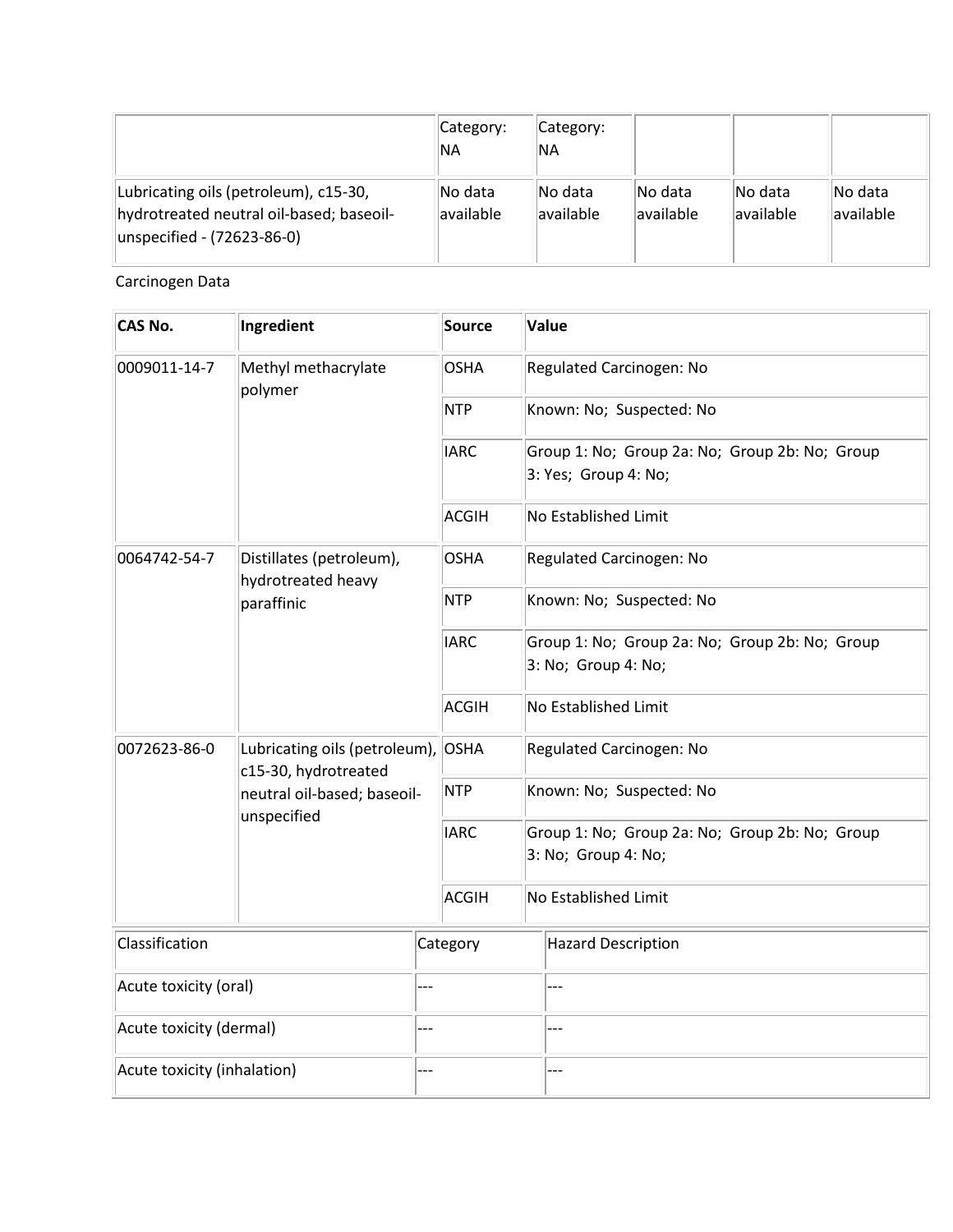| Skin corrosion/irritation     | --- | ---               |
|-------------------------------|-----|-------------------|
| Serious eye damage/irritation | --- | ---               |
| Respiratory sensitization     | --- | ---               |
| Skin sensitization            | --- | ---               |
| Germ cell mutagenicity        | --- | ---               |
| Carcinogenicity               | 1B  | May cause cancer. |
|                               |     |                   |
| Reproductive toxicity         | --- | ---               |
| STOT-single exposure          | --- | ---               |
| STOT-repeated exposure        | --- | ---               |

## 11.2.1 Endocrine disrupting properties

This product contains no endocrine disrupting chemicals.

Section 12. Ecological information

12.1. Toxicity

No additional information provided for this product. See Section 3 for chemical specific data.

Aquatic Ecotoxicity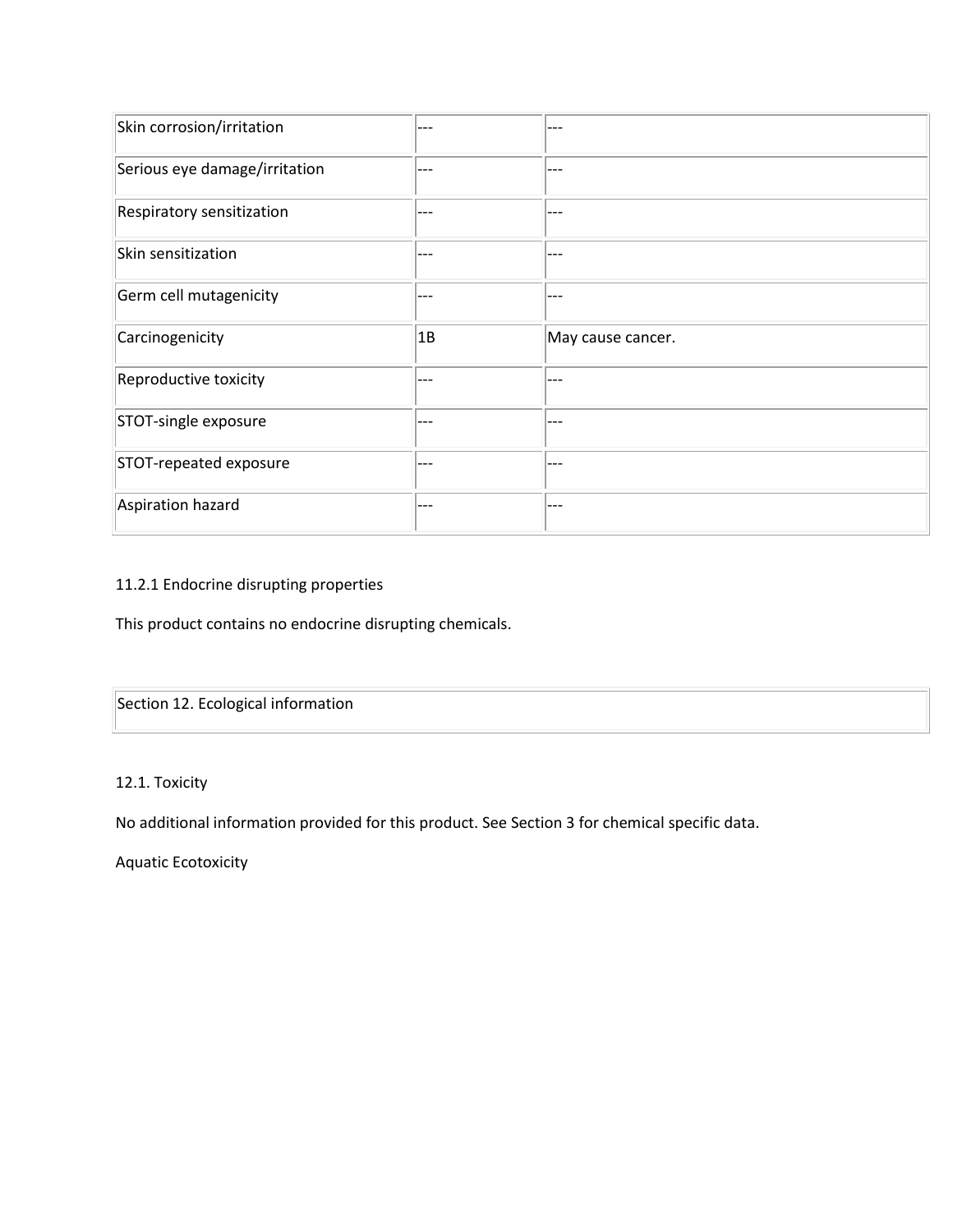| Ingredient                                                                                                                                    | 96 hr LC50 fish,<br>mg/l | 48 hr EC50<br>crustacea,<br>mg/l                        | ErC50 algae,<br>mg/l                               | 3hr<br><b>IC50</b><br><b>Bacteria %</b><br>mg/l | <b>Biodegradability</b> |
|-----------------------------------------------------------------------------------------------------------------------------------------------|--------------------------|---------------------------------------------------------|----------------------------------------------------|-------------------------------------------------|-------------------------|
| Methyl<br>methacrylate<br>polymer -<br>$(9011 - 14 - 7)$                                                                                      | ---                      | ---                                                     | $---$                                              | $---$                                           | $---$                   |
| Distillates<br>(petroleum),<br>hydrotreated<br>heavy<br>paraffinic -<br>$(64742 - 54 - 7)$                                                    | promelas                 | $>100.00$ , Pimephales $ >10,000.00$ , Daphnia<br>magna | 100.00 (72 hr), Pseudokirchneriella<br>subcapitata | $\overline{---}$                                | 31.00                   |
| Lubricating<br>oils<br>(petroleum),<br>$c15-30,$<br>hydrotreated<br>neutral oil-<br>based;<br>baseoil-<br>unspecified -<br>$(72623 - 86 - 0)$ | $---$                    | $---$                                                   | $---$                                              | $---$                                           | $---$                   |

# 12.2. Persistence and degradability

There is no data available on the preparation itself.

12.3. Bioaccumulative potential

No available information

12.4. Mobility in soil

No available information

12.5. Results of PBT and vPvB assessment

This product contains no PBT/vPvB chemicals.

12.6 Endocrine disrupting properties

This product contains no endocrine disrupting chemicals.

12.7. Other adverse effects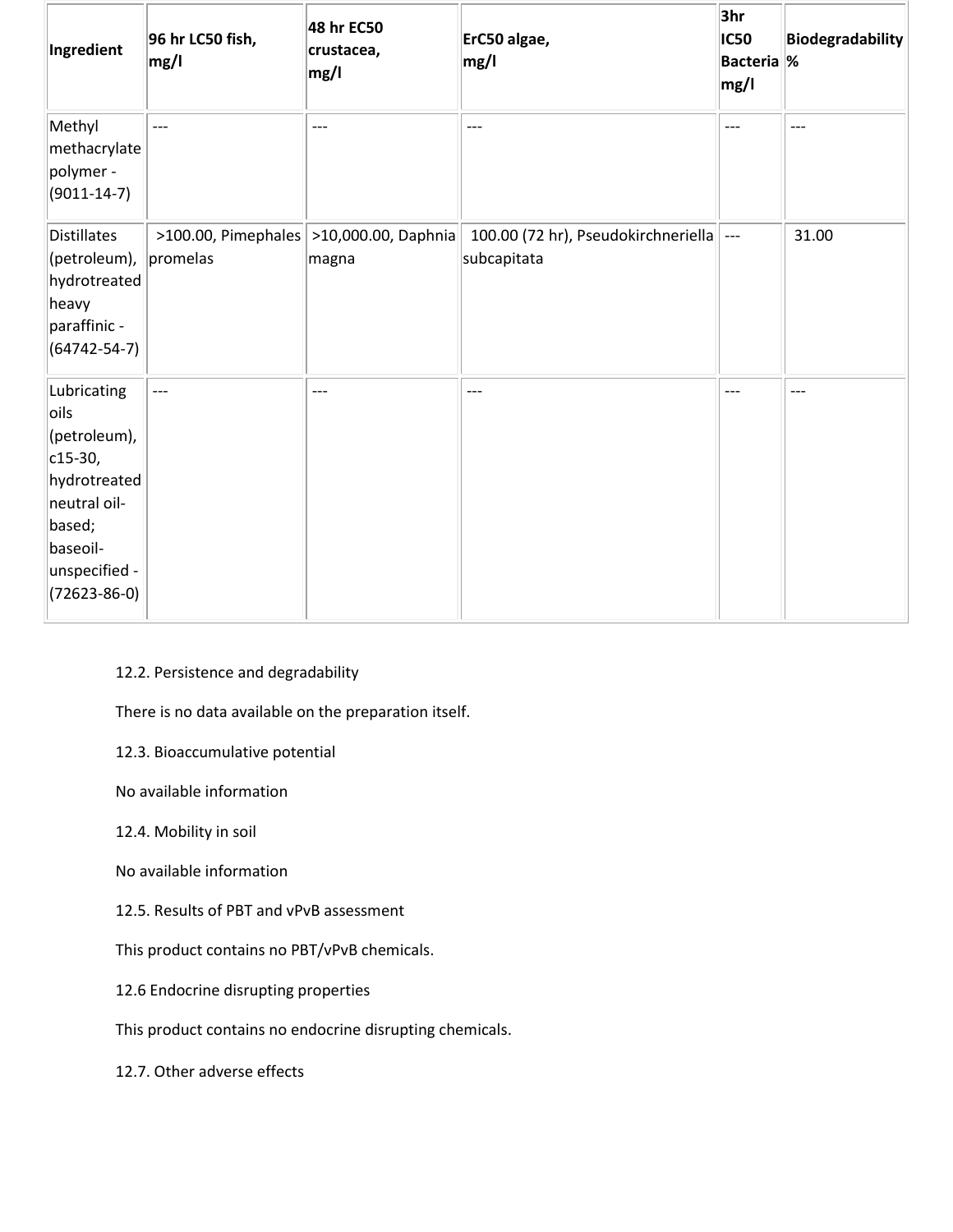No available information

Section 13. Disposal considerations

13.1. Waste treatment methods

Observe all federal, state and local regulations when disposing of this substance.

Section 14. Transport information

|                                                                               | <b>DOT (Domestic Surface</b><br>Transportation)                         | IMO / IMDG (Ocean<br>Transportation)                     | ICAO/IATA                                              |  |  |  |  |
|-------------------------------------------------------------------------------|-------------------------------------------------------------------------|----------------------------------------------------------|--------------------------------------------------------|--|--|--|--|
| 14.1. UN number                                                               | Not Regulated                                                           | Not Regulated                                            | Not Regulated                                          |  |  |  |  |
| 14.2. UN proper shipping<br>name                                              | Not Regulated                                                           | Not Regulated                                            | Not Regulated                                          |  |  |  |  |
| 14.3. Transport hazard<br>class(es)                                           | <b>DOT Hazard Class: Not</b><br>Applicable<br>Sub Class: Not Applicable | <b>IMDG: Not Applicable</b><br>Sub Class: Not Applicable | Air class: Not Applicable<br>Sub Class: Not Applicable |  |  |  |  |
| 14.4. Packing group                                                           | Not Applicable                                                          | Not Applicable                                           | Not Applicable                                         |  |  |  |  |
| 14.5. Environmental hazards                                                   |                                                                         |                                                          |                                                        |  |  |  |  |
| <b>IMDG</b>                                                                   | Marine Pollutant: No;                                                   |                                                          |                                                        |  |  |  |  |
| 14.6. Special precautions for user                                            |                                                                         |                                                          |                                                        |  |  |  |  |
|                                                                               | No available information                                                |                                                          |                                                        |  |  |  |  |
| 14.7. Transport in bulk according to Annex II of MARPOL73/78 and the IBC Code |                                                                         |                                                          |                                                        |  |  |  |  |
|                                                                               | Not Applicable                                                          |                                                          |                                                        |  |  |  |  |
|                                                                               |                                                                         |                                                          |                                                        |  |  |  |  |

Section 15. Regulatory information